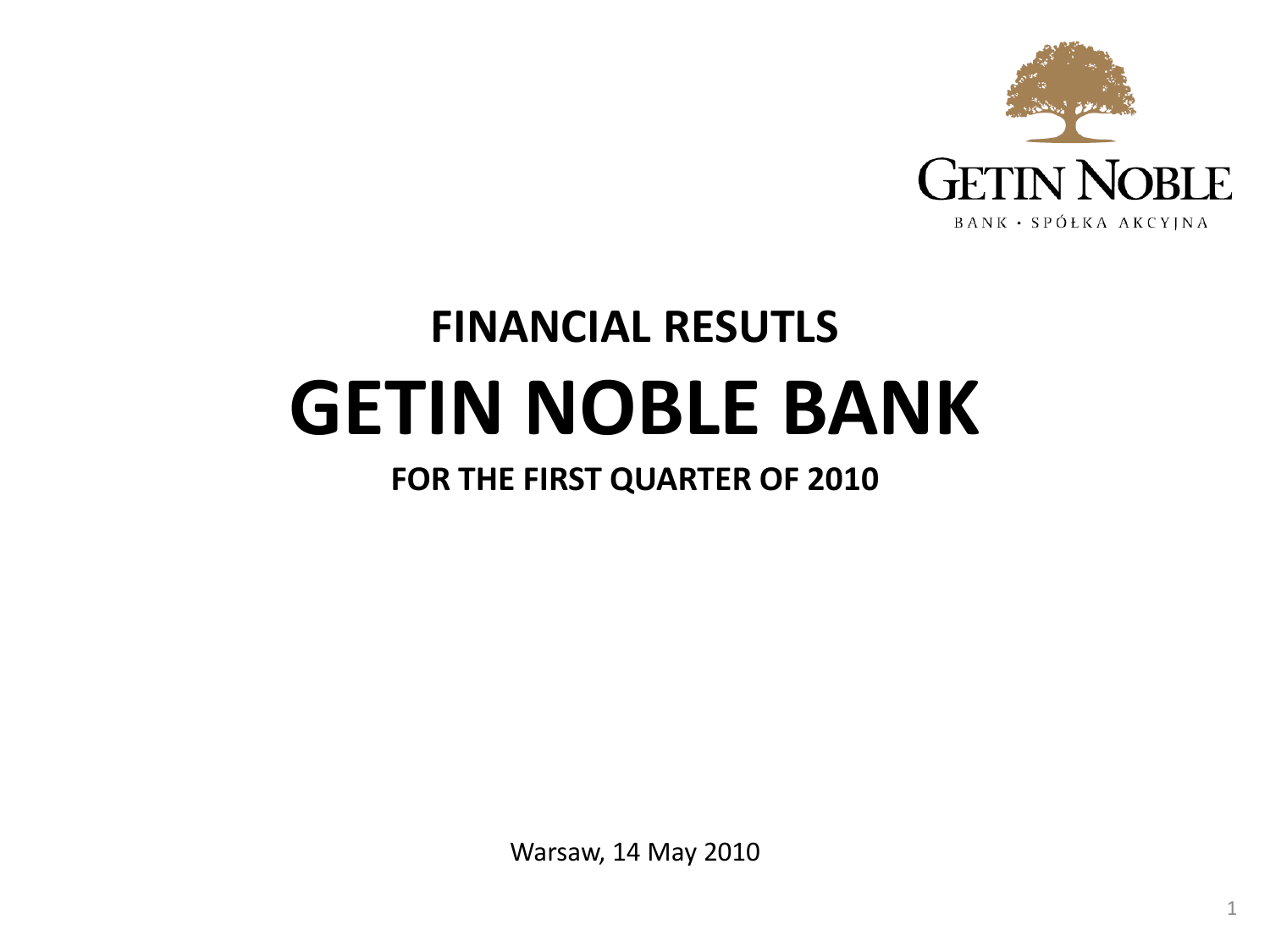### GETIN NOBLE BANK KEY FINANCIAL FIGURES



### FIGURES AS OF THE END OF THE 1ST QUARTER OF 2010

| PLN 26.3 bn       | Loan balance                                                       |
|-------------------|--------------------------------------------------------------------|
| PLN 30.9 bn       | Deposit balance                                                    |
| <b>PLN 3.0 bn</b> | Equity<br>(attributable to shareholders in the parent company)     |
| PLN 35.3 bn       | <b>Total assets</b>                                                |
|                   |                                                                    |
| PLN 242.3 m       | Net interest income                                                |
| PLN 219.3 m       | Net fee and commission income                                      |
| <b>PLN 45.8 m</b> | Operating profit                                                   |
| PLN 165.1 m       | Administrative costs                                               |
| PLN 279.0 m       | Charges for impairment of loans and off-balance sheet liabilities  |
| PLN 106.0 m       | Net profit<br>(attributable to shareholders in the parent company) |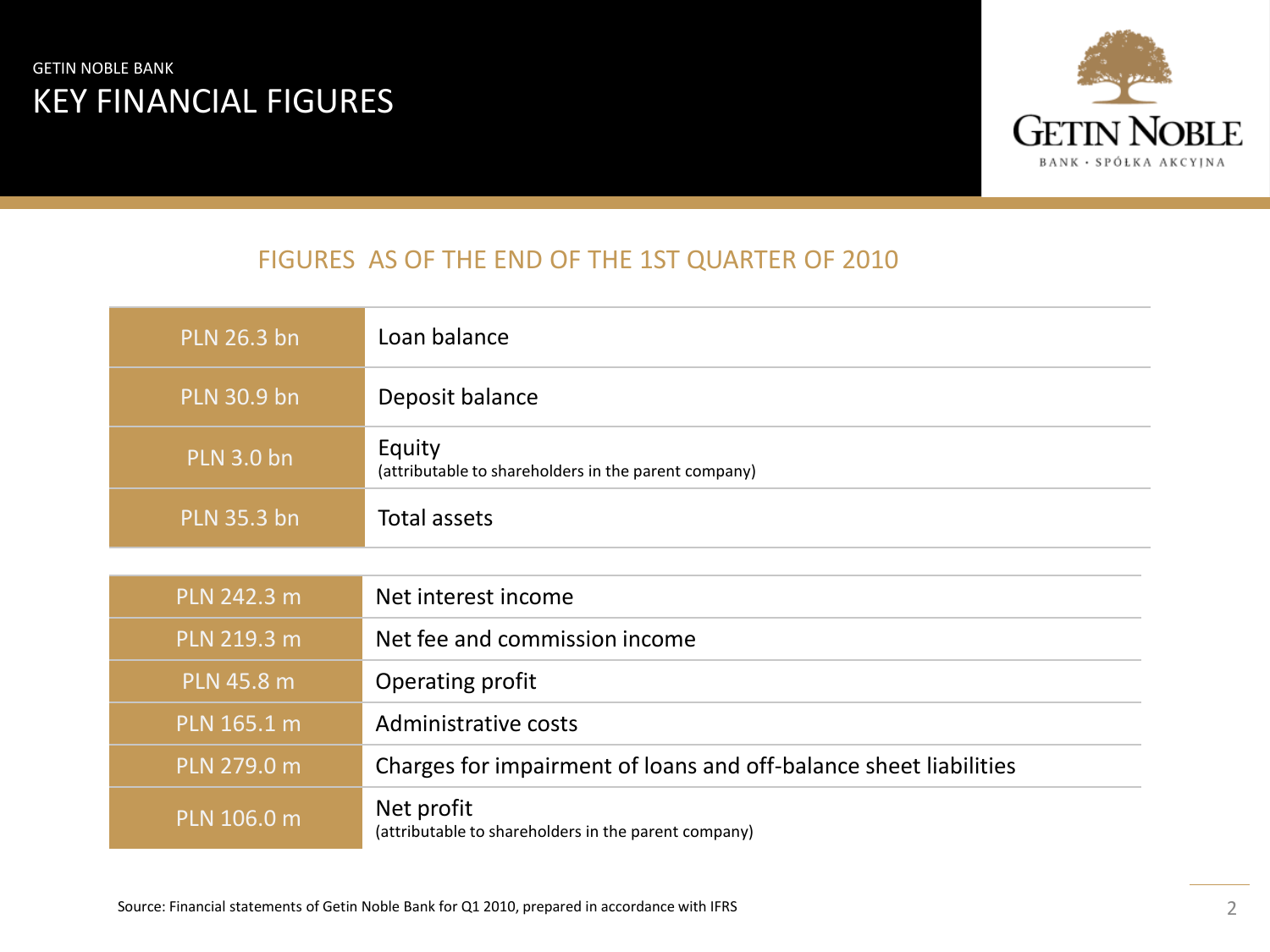# CONTRIBUTION TO GETIN NOBLE BANK GROUP'S RESULTS



### (PLN'000'000) Net profit attributable to equity holders of the parent company



\* profit inclusive of a dividend of PLN 9,147 thousand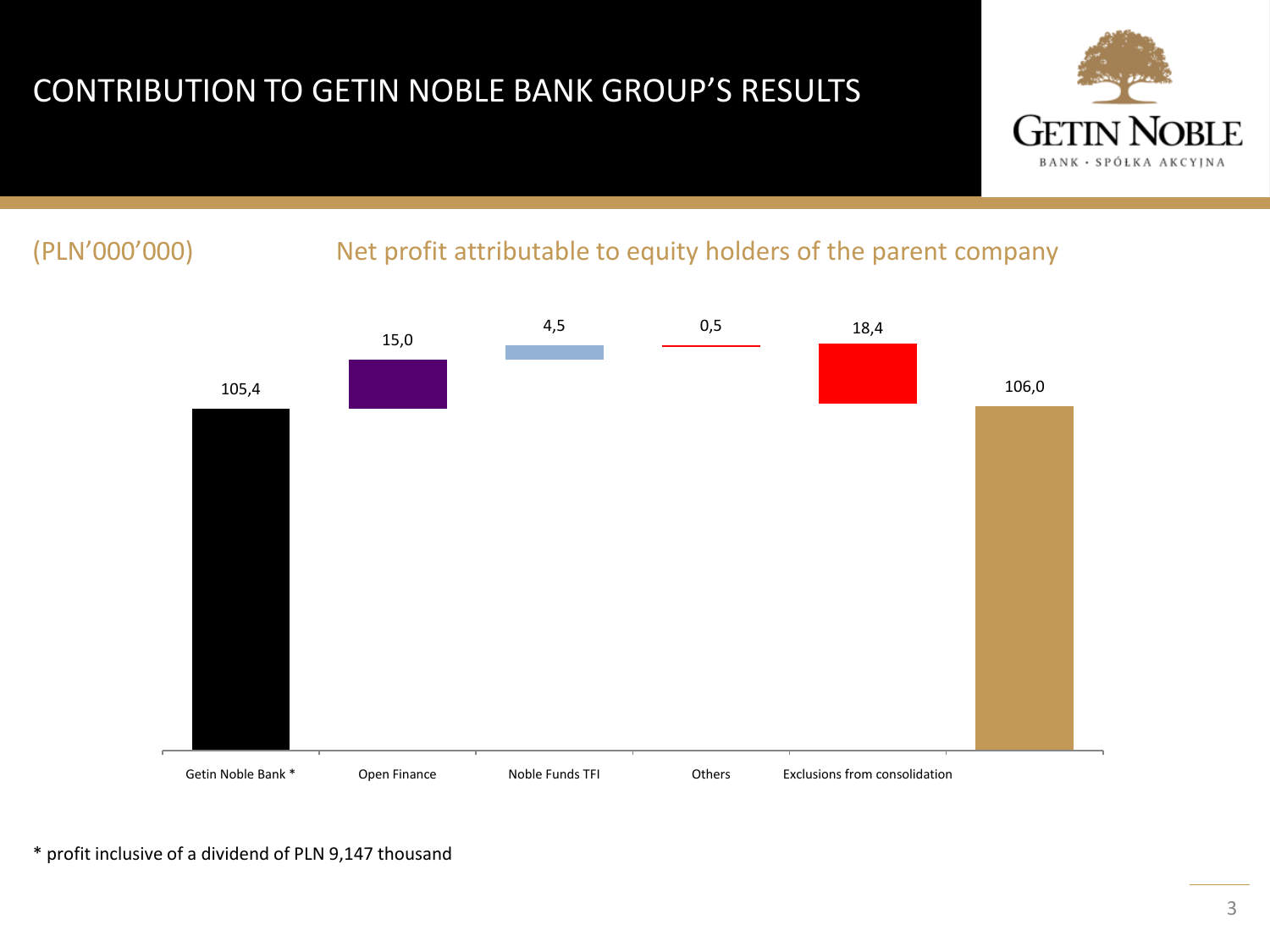# CHANGE OF DEPOSITS AND LOAN BALANCES



### Deposits – balance (PLN'000'000'000) Loans – balance (PLN'000'000'000)



Source: Financial statements of Getin Noble Bank for Q1 2010, prepared in accordance with IFRS.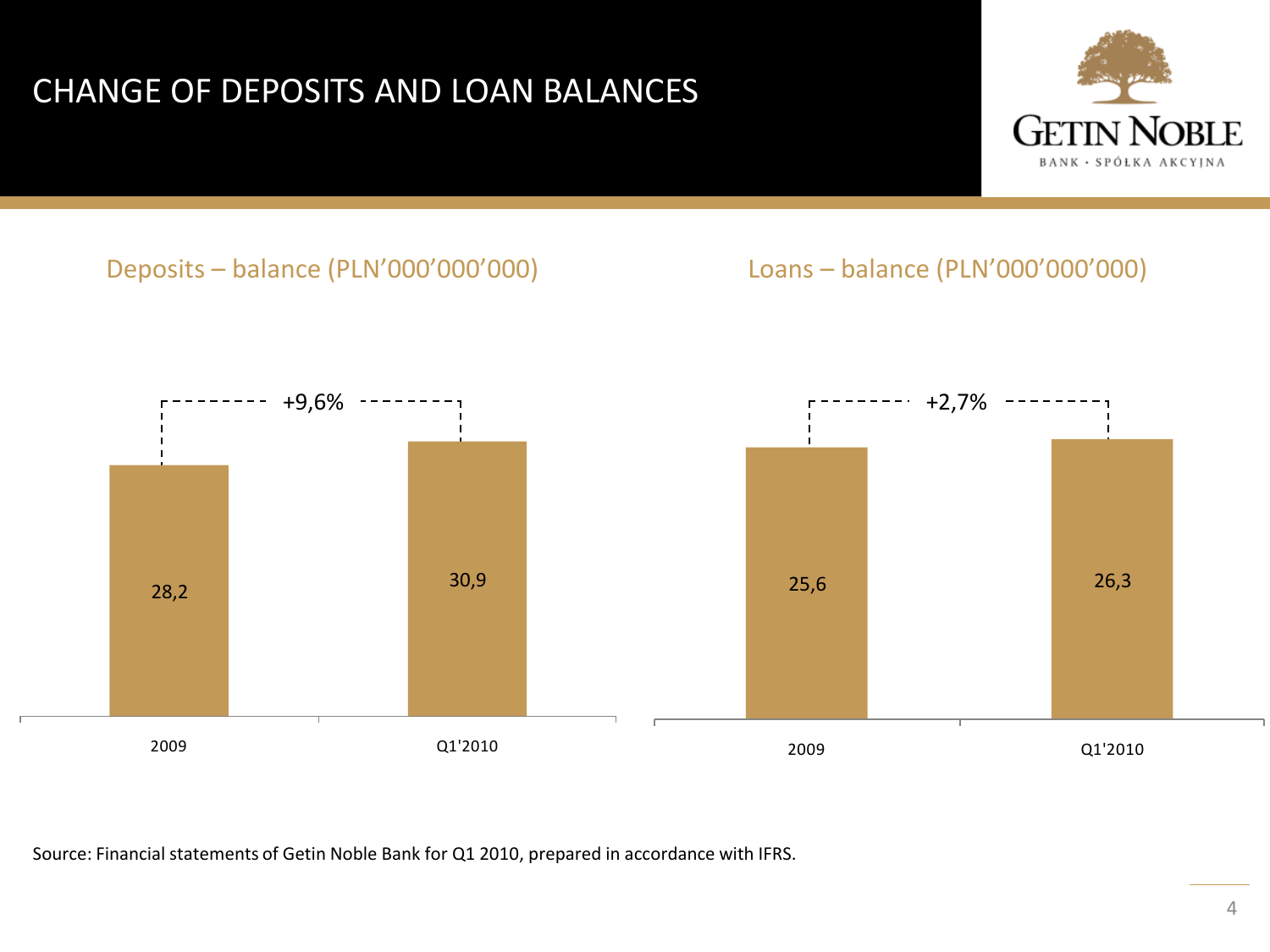# GETIN NOBLE BANK COMPARED TO THE MARKET



### **Deposit balance (PLN'000'000'000)**

|                         | Q1 2010 | 2009  | Change  |
|-------------------------|---------|-------|---------|
| <b>Getin Noble Bank</b> | 30.9    | 28.2  | $+9.6%$ |
| Market                  | 558.3   | 557.6 | $+0.1%$ |
| market share            | - 5.5%  | 5.1%  |         |

### **Loan balance (PLN'000'000'000)**

|                         | Q1 2010 | 2009  | Change  |
|-------------------------|---------|-------|---------|
| <b>Getin Noble Bank</b> | 26.3    | 25.6  | $+2.7%$ |
| Market 632.3            |         | 631.9 | $+0.1%$ |
| Market share            | 4.2%    | 4.1%  |         |

### **Loan/deposit ratio**

|                        | Q1 2010       | 2009   | Change |
|------------------------|---------------|--------|--------|
| Getin Noble Bank 85.1% |               | 90.8%  | -5.7%  |
|                        | Market 113.3% | 123.6% | -10.3% |

The figures for the market have been calculated based on data published by the National Bank of Poland.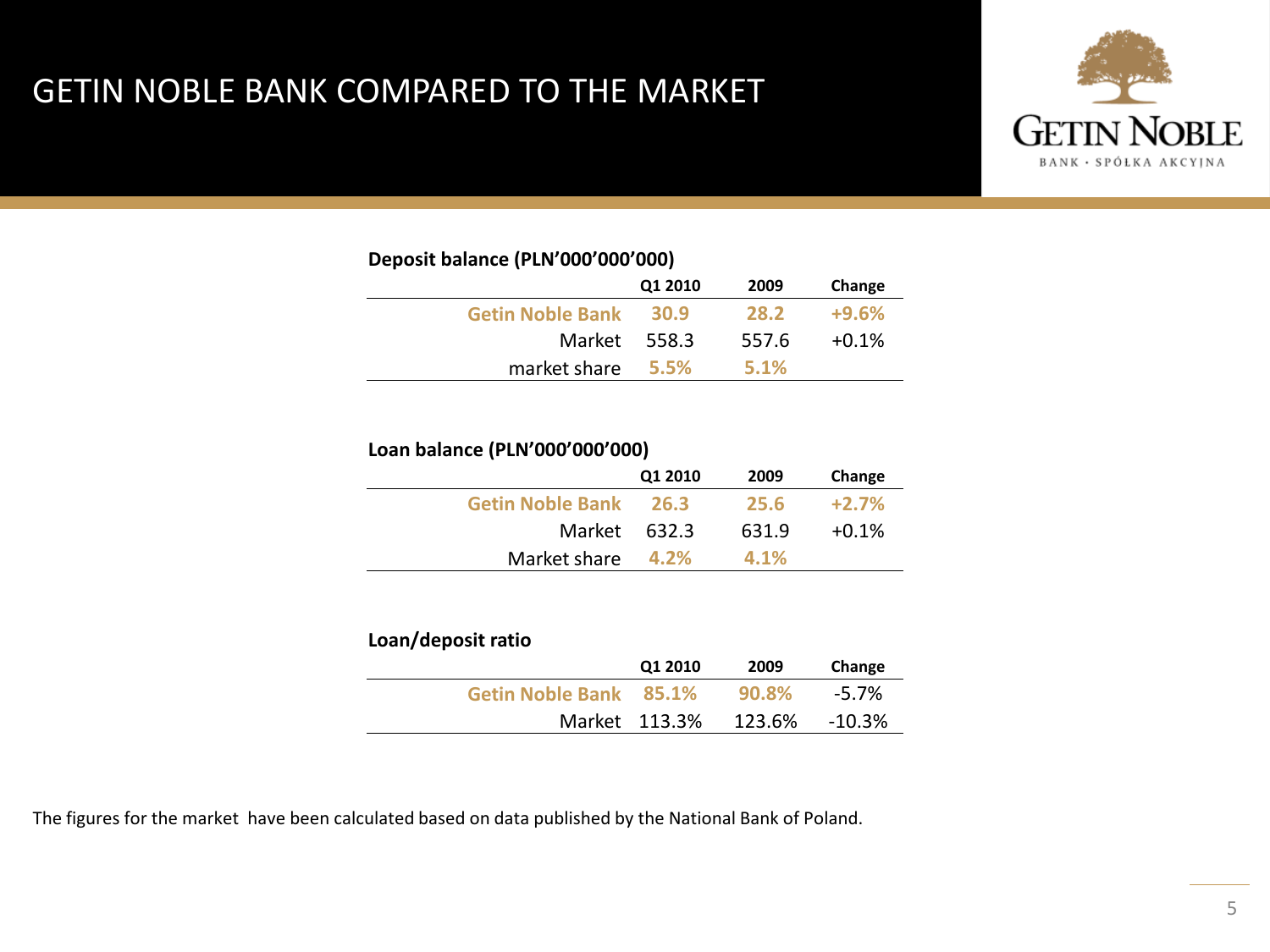# MORTGAGE LOANS



Sales (PLN'000'000) Mortgage loan portfolio (PLN'000'000)



- The bank is Poland's second largest bank in mortgage loan sales after 2009.
- Over 94% of all the loans were provided in PLN.
- The bank offers a full range of products suited to the needs of the main segments of the mortgage market.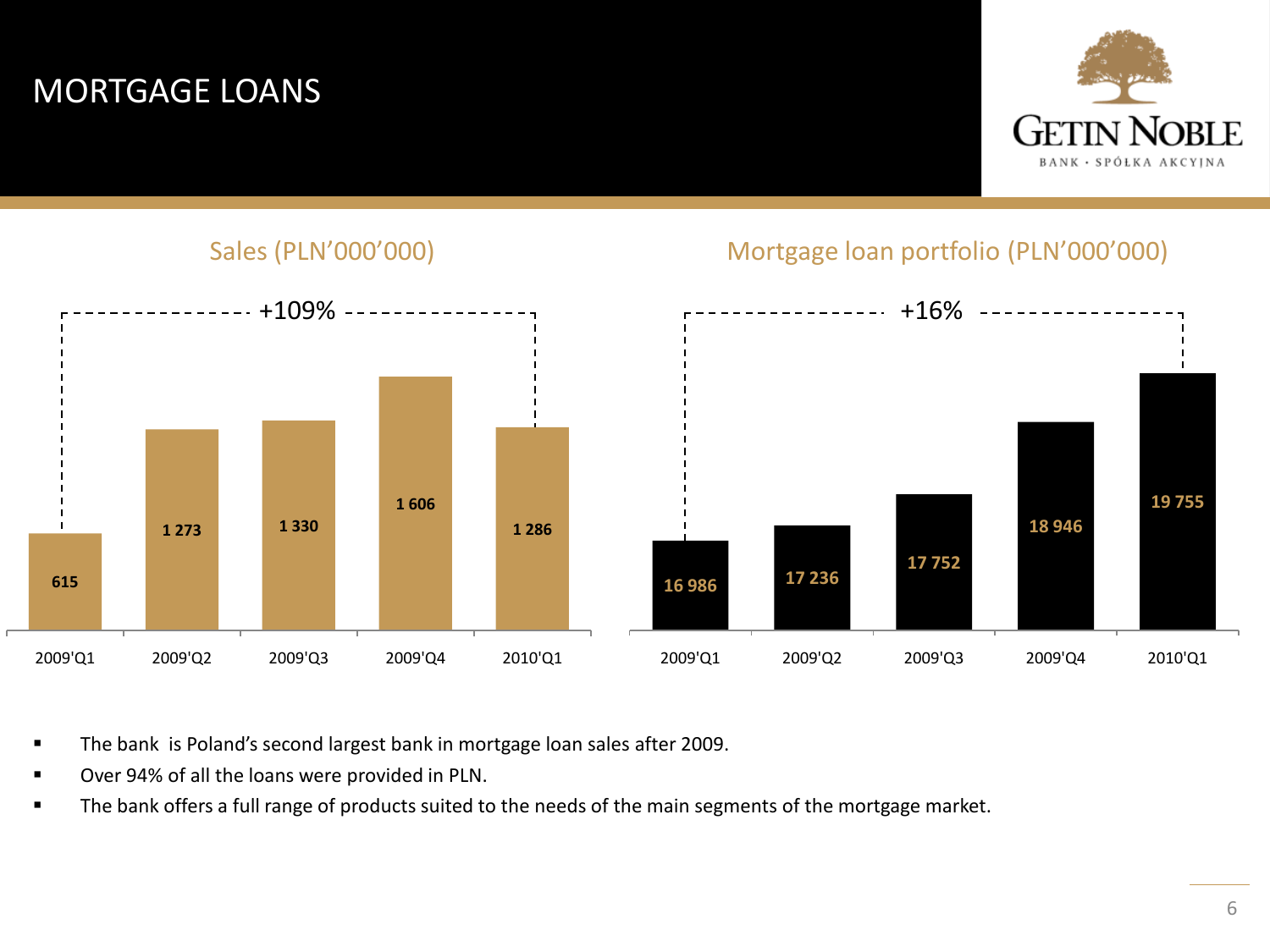# SALES OF AUTO LOANS



### Sales (PLN'000'000) and a series and all the Auto loan balance (PLN'000'000)



- The bank strengthened its position as the leading provider of auto loans.
- The bank's share in new vehicle financing increased.
- The bank began to sell loans at GM dealership under an agreement with GM.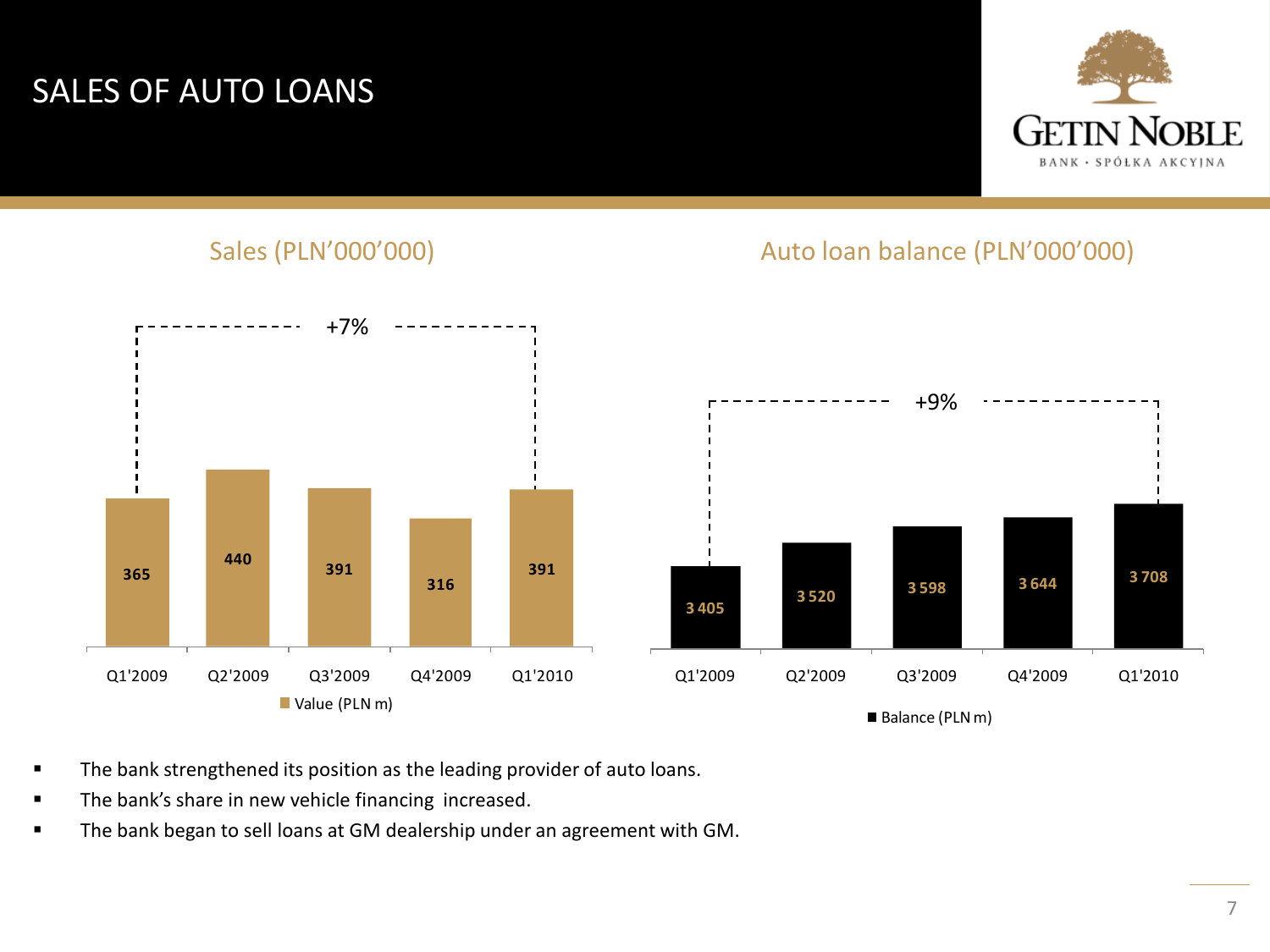# SALES OF INVESTMENT PRODUCTS



Value of investment products sold (PLN'000'000)\*



\*) structured products and regular-saving products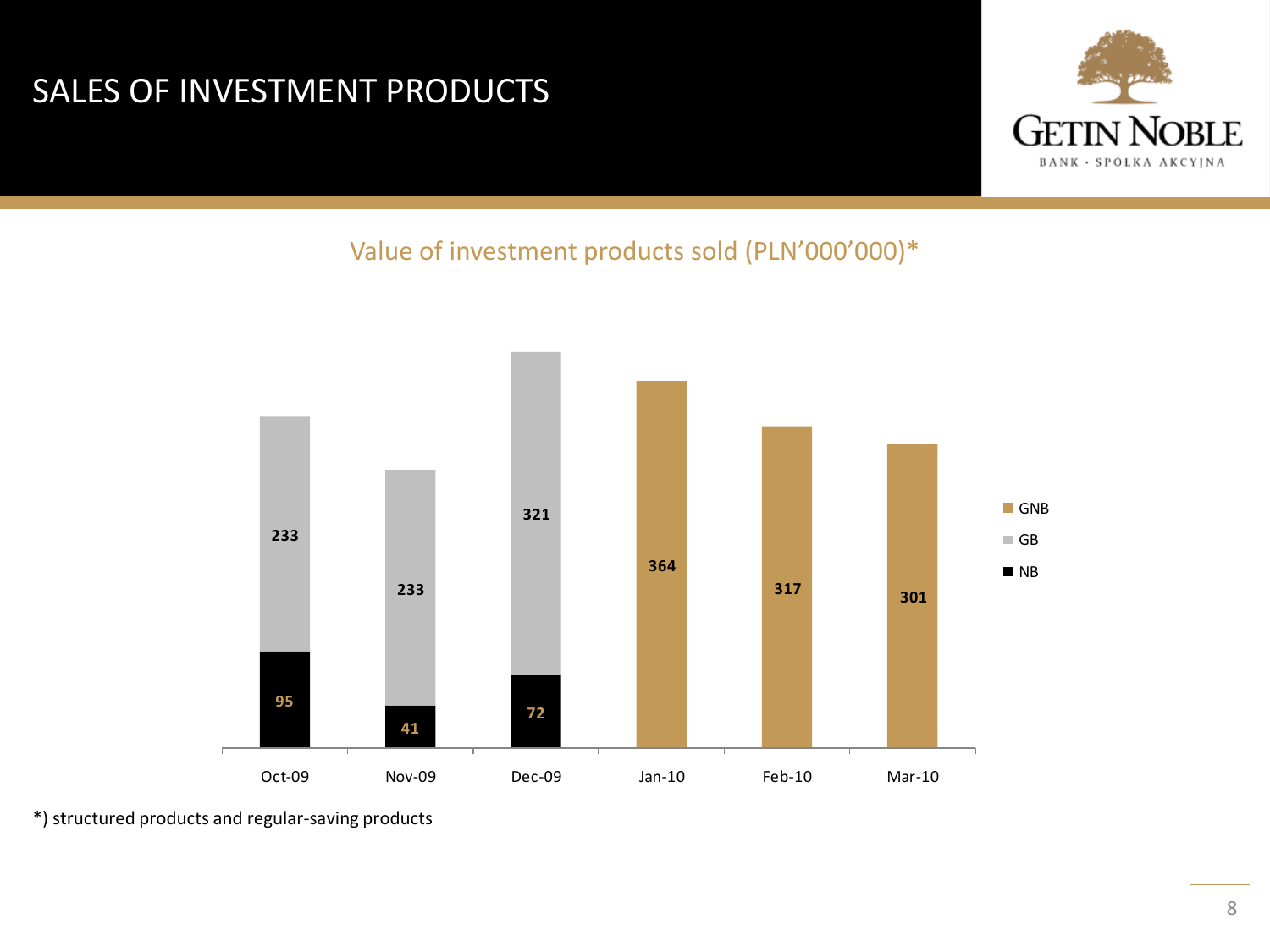# DEPOSIT STRUCTURE







- The bank 's deposit base is outstandingly stable compared to the market.
- The deposits can be converted to long-term investment products in the future.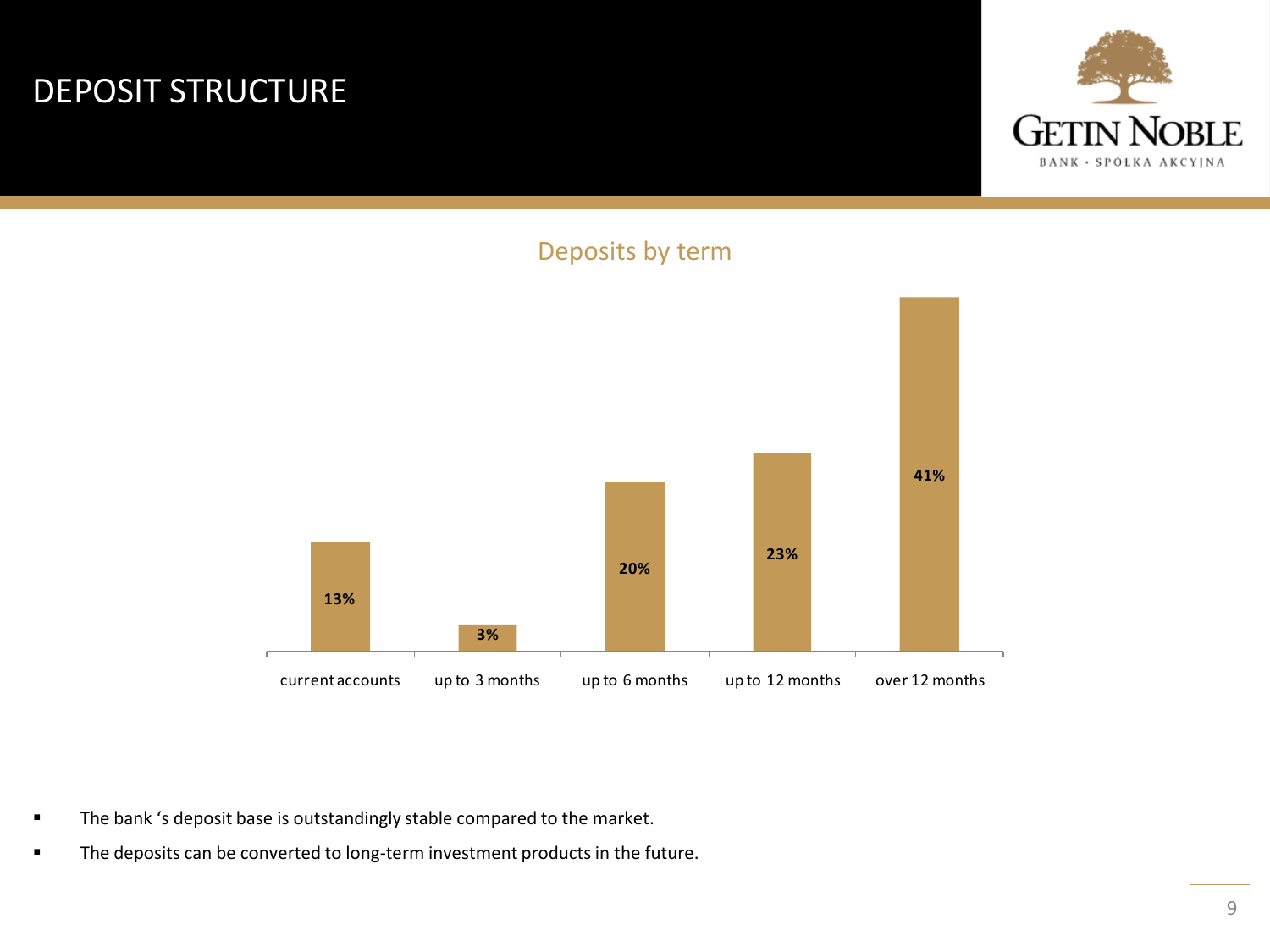### OPEN FINANCE BUSINESS OPERATIONS





### Sales (PLN'000'000) Sales (PLN'000'000) and thermediation commission income (PLN'000'000)



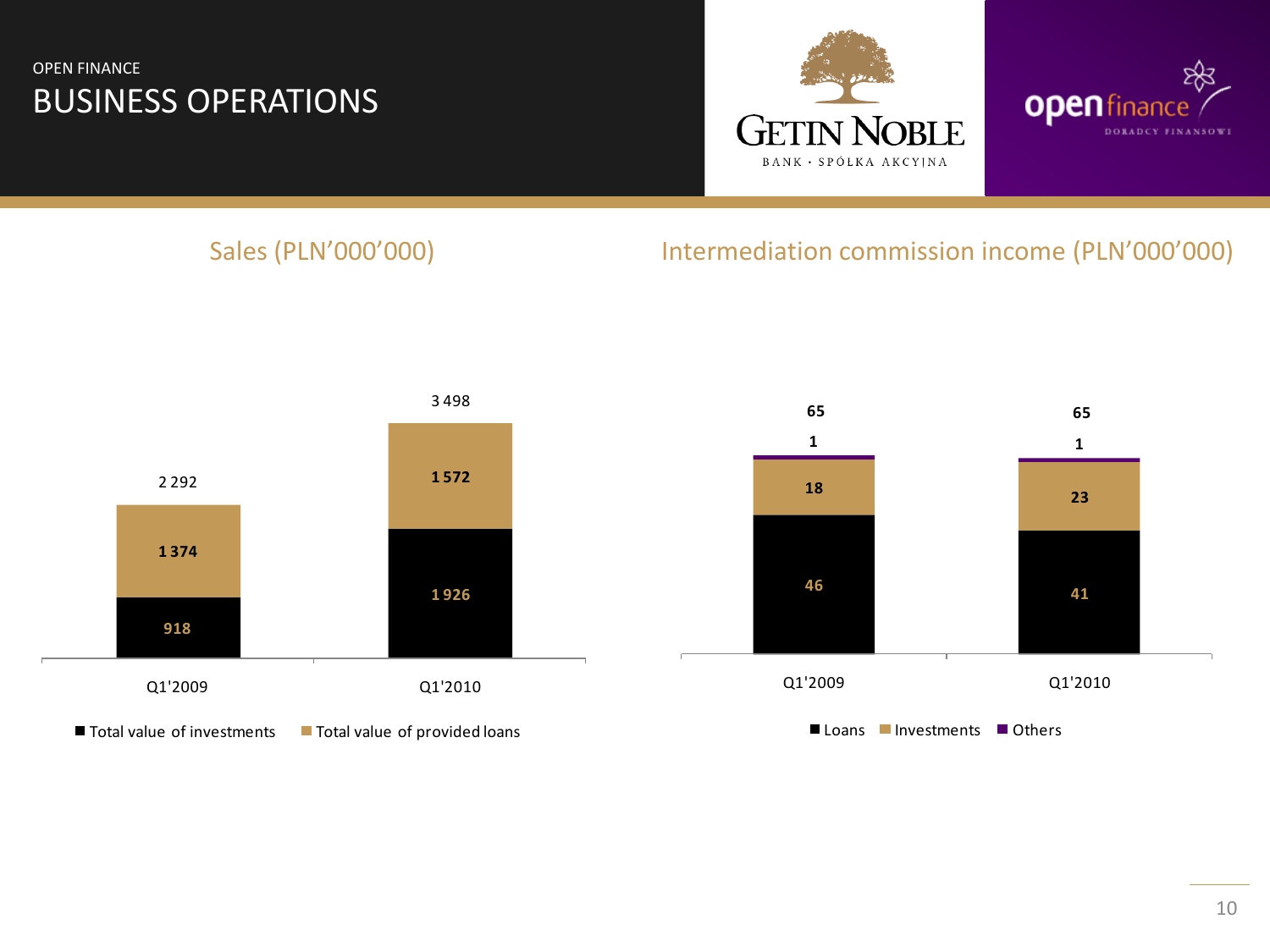### NOBLE FUNDS BUSINESS OPERATIONS





### Assets by segments (PLN'000'000)

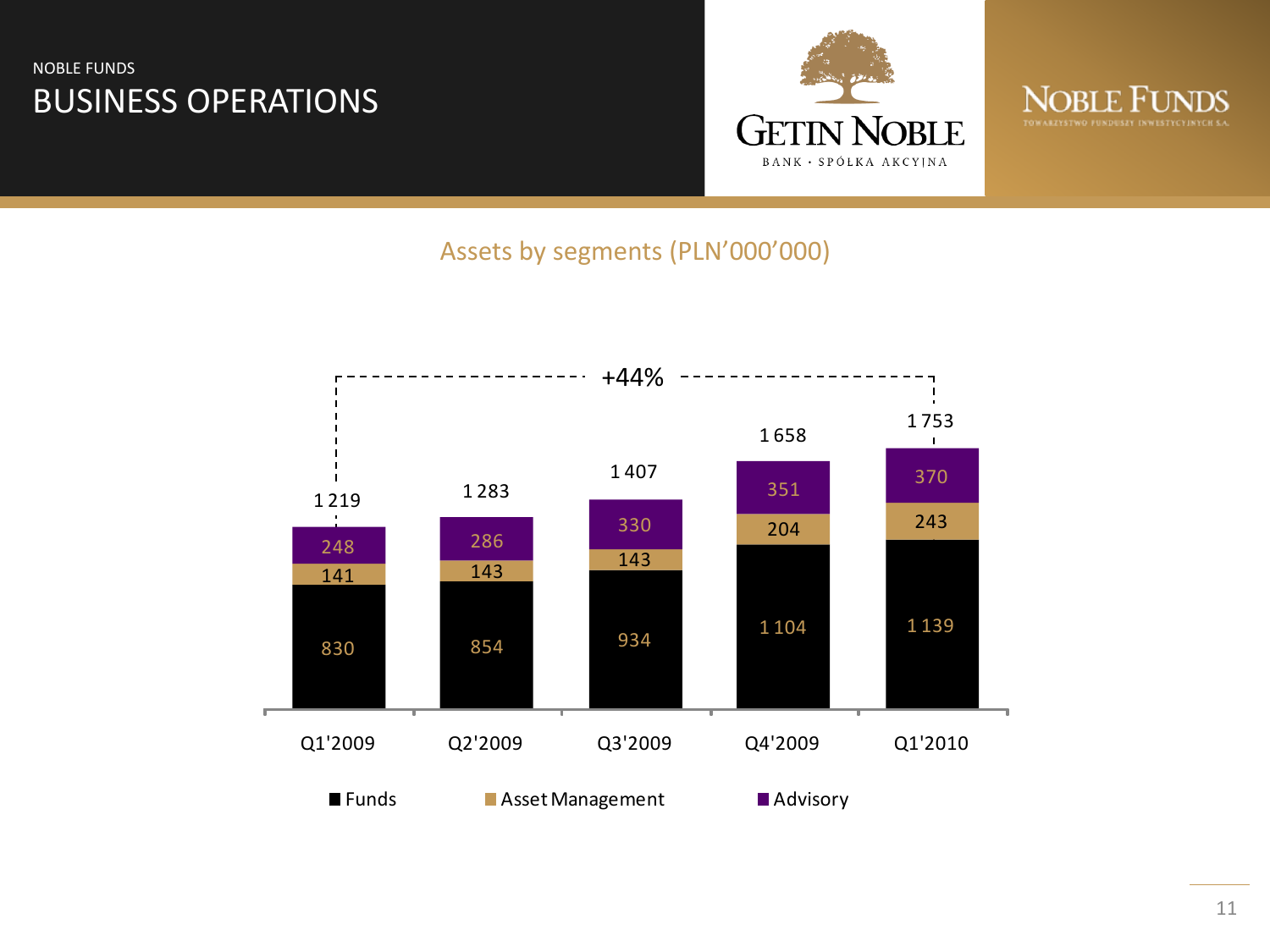### GETIN NOBLE BANK FINANCIAL RISK



| <b>Non-Performing Loan Ratio</b><br>Change | Q1 2010 | 2009  |            |
|--------------------------------------------|---------|-------|------------|
| <b>SME loans</b>                           | 12.8%   | 12.5% | $+0.3$ pp  |
| <b>Auto loans</b>                          | 11.6%   | 10.2% | $+1.4$ pp  |
| <b>Mortgage loans</b>                      | 2.8%    | 2.3%  | $+0.5$ pp  |
| <b>Retail loans</b>                        | 38.9%   | 27.7% | $+11.2$ pp |
| <b>Total</b>                               | 8.7%    | 7.7%  | $+1.0$ pp  |
| <b>Charges/Impaired loans</b>              |         |       |            |
| <b>Total</b>                               | 76.0%   | 76.2% | $-0.2$ pp  |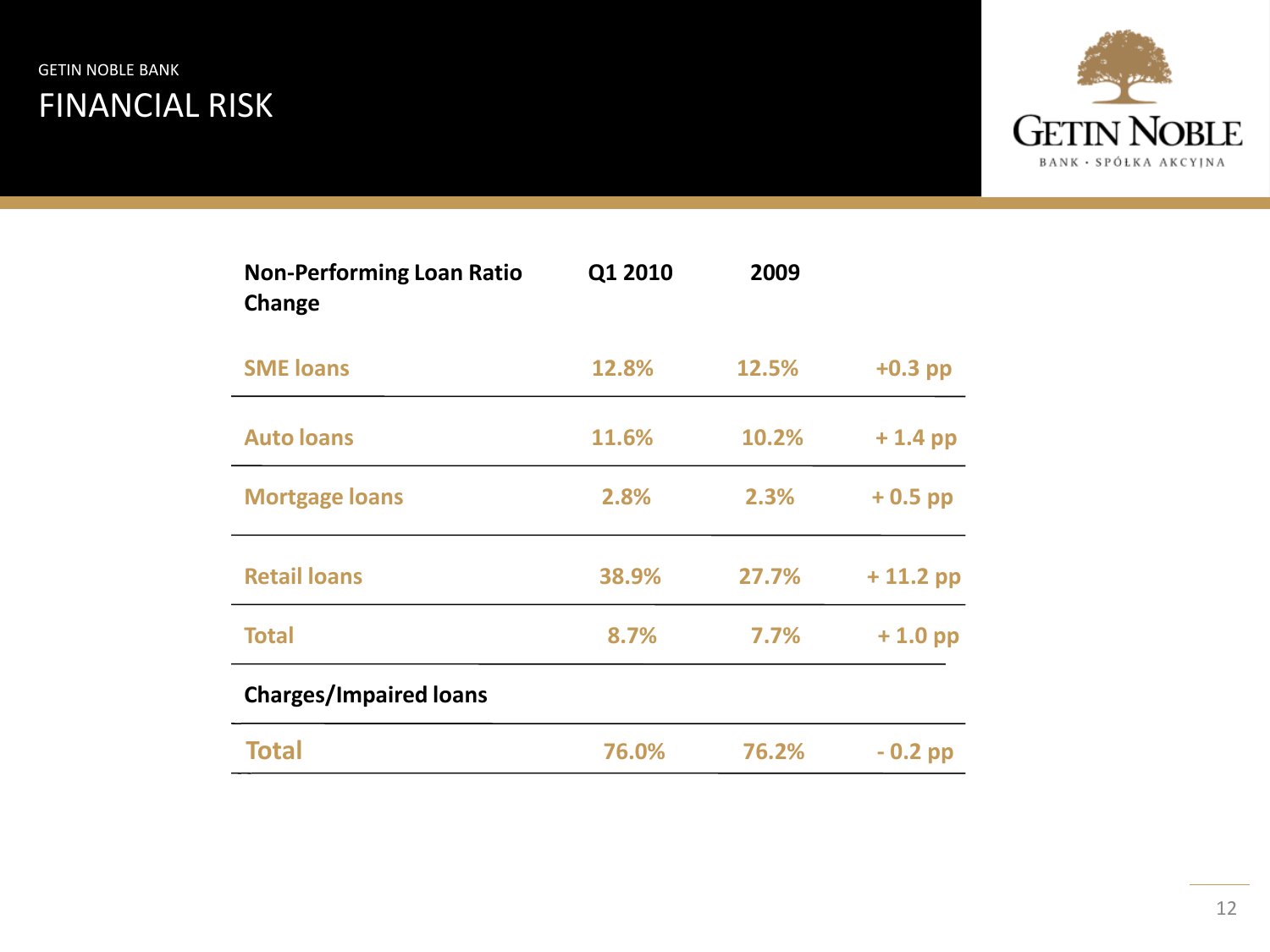# KEY PROJECTS FOR 2010



- **Closing the merger of Getin Bank and Noble Bank in Q1 2010**
- **Strengthening the market positions in the strategic areas: auto loans, mortgage loans, investment products and financial advisory services,**
- **Developing new areas of the bank's business:**



- **online banking**
- **Changing the business model of the bank's branches by introducing a multi-product strategy,**
- **Changing the image of the bank's retail area – new positioning of Getin Bank,**
- **Focusing on improving the quality of the bank's loan portfolio and reducing the costs of credit risk.**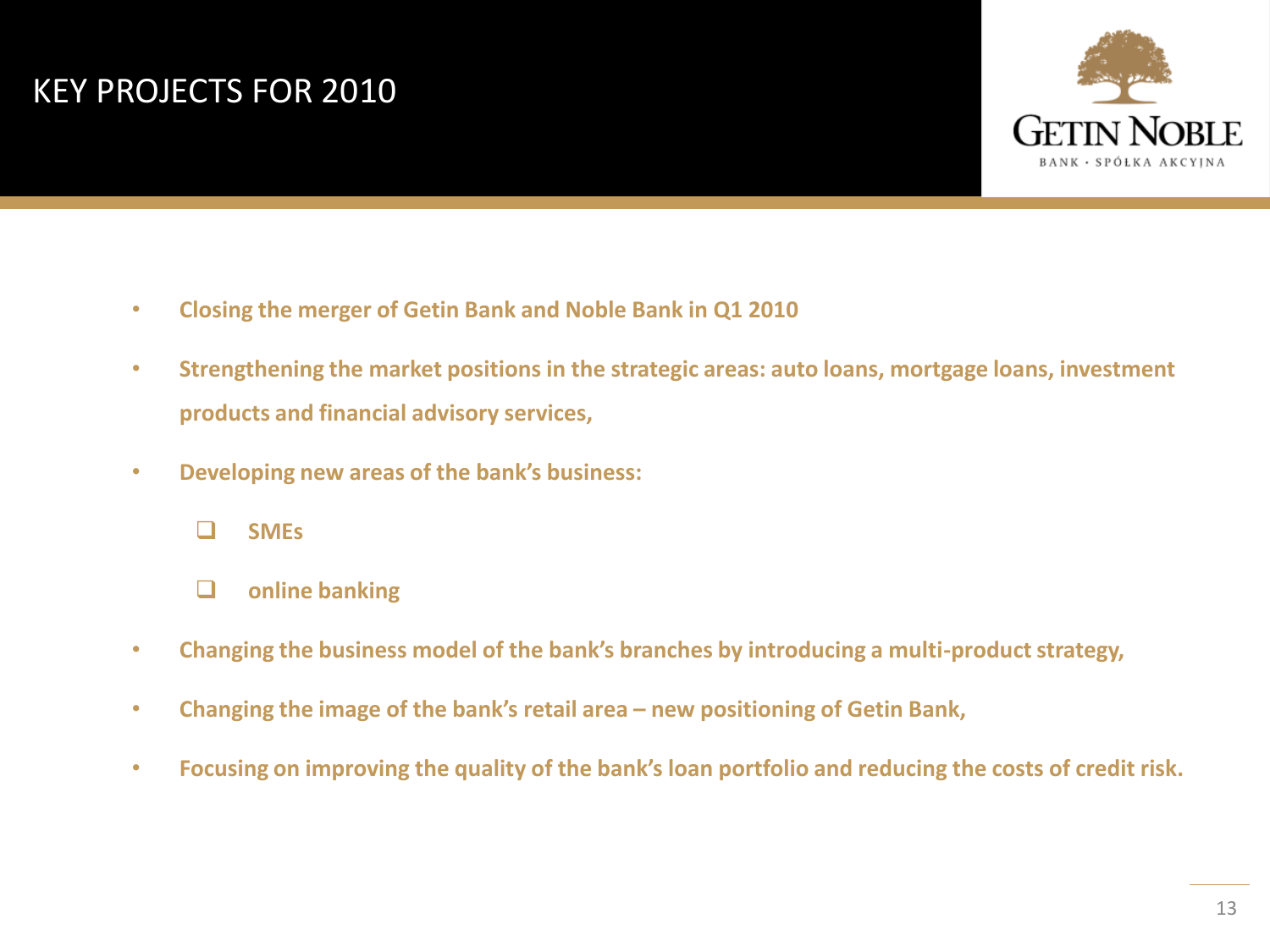### GETIN NOBLE BANK KEY FINANCIAL FIGURES



| <b>PLN'000</b>                  | Q1 2010    | 2009       | Change (%) |
|---------------------------------|------------|------------|------------|
| Equity                          | 2,962,595  | 2,887,406  | 2.6%       |
| Balance sheet total             | 35,266,500 | 33,124,455 | 6.5%       |
| Amounts due from customers      | 26,276,793 | 25,567,138 | 2.8%       |
| Amounts due to customers        | 30,878,302 | 28,236,544 | 9.4%       |
|                                 | Q1 2010    | Q1 2009    | Change (%) |
| Profit from banking operations* | 483,929    | 522,772    | $-7.4%$ *  |
| Costs of operations             | 165,132    | 168,827    | $-2.0%$    |
| Net profit                      | 107,455    | 115,816    | $-7.2%$ *  |
| Solvency ratio                  | 10.97%     | 11.10%     |            |
| C/I                             | 33.7%      | 32.0%      | $1.7\%$ *  |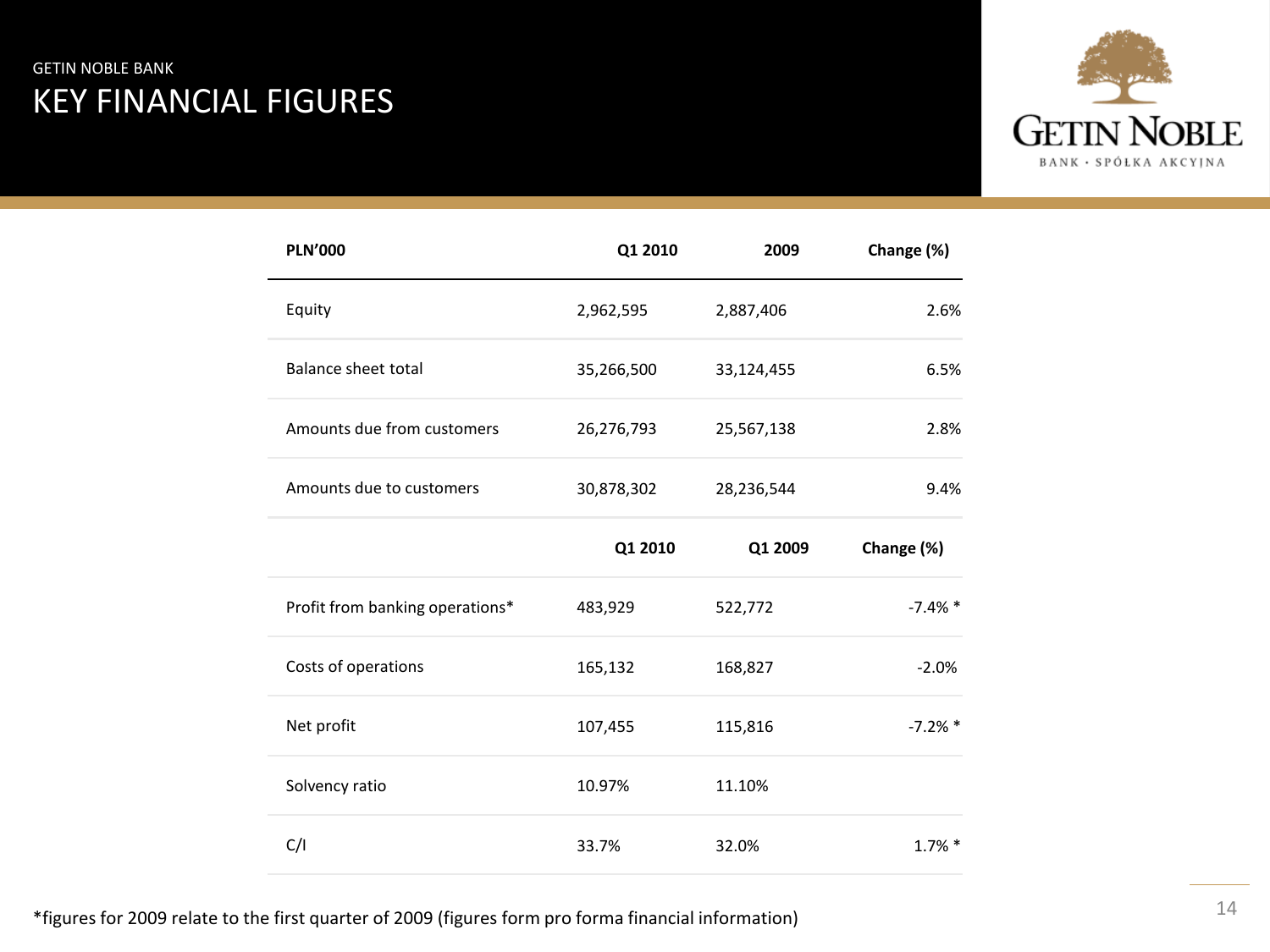# BALANCE SHEET STRUCTURE